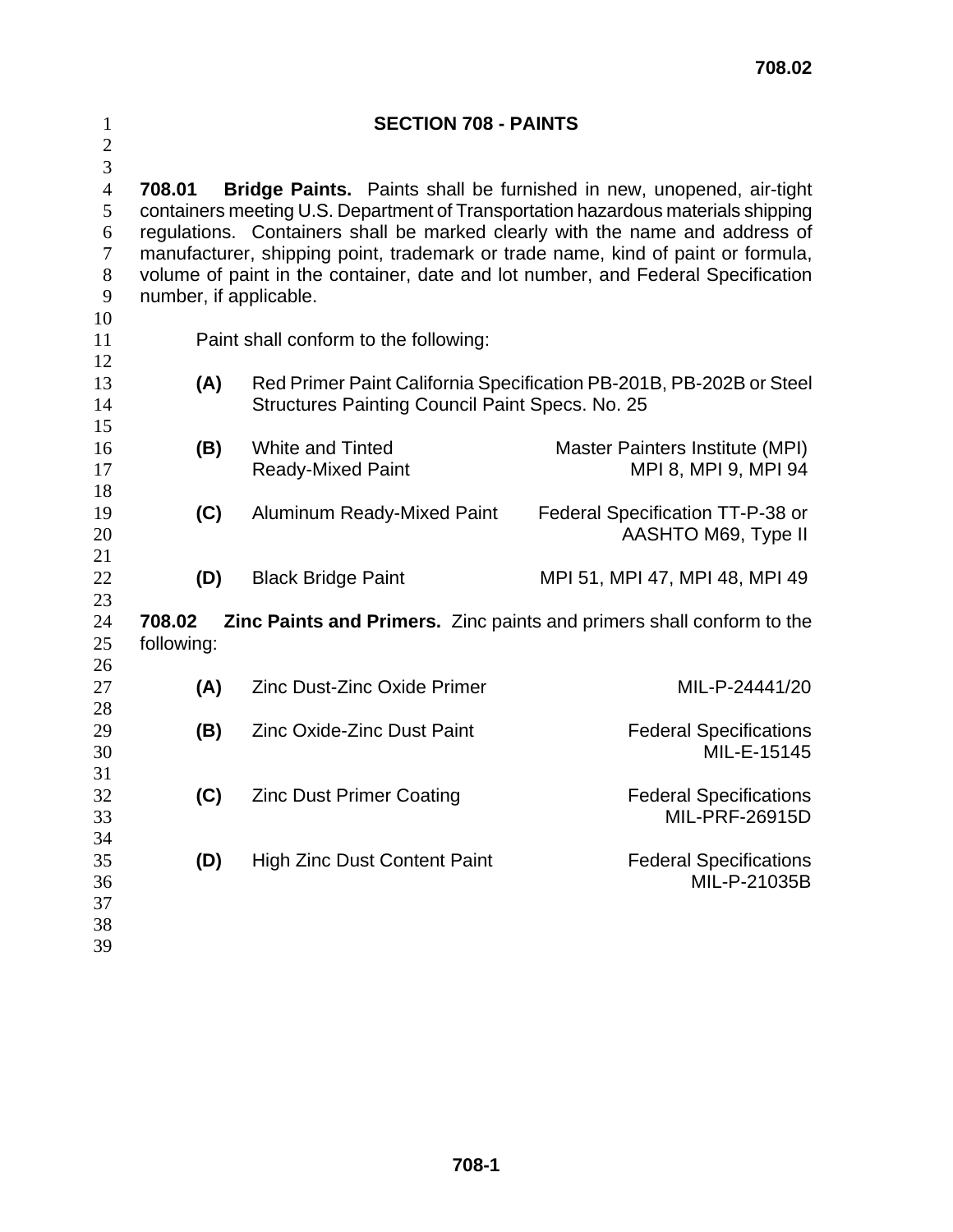#### 40

# 42

# 41 **708.03 Dark Green Enamel Paint**

44

#### 43 **(A) Composition.**

| <b>TABLE 708.03-1 - PIGMENT INGREDIENTS</b>        |                                         |                              |  |  |  |
|----------------------------------------------------|-----------------------------------------|------------------------------|--|--|--|
| <b>PIGMENT</b>                                     | <b>FEDERAL</b><br><b>SPECIFICATIONS</b> | POUNDS/100<br><b>GALLONS</b> |  |  |  |
| <b>Titanium Dioxide</b>                            | TT-P-442, Type III                      | 29.3                         |  |  |  |
| Phthalocyanine<br>Green, Yellow Shade <sup>1</sup> |                                         | 17.0                         |  |  |  |
| <b>Chrome Oxide Green</b>                          | ASTM D-263-76(1999)                     | 137.1                        |  |  |  |

**1** Specific gravity 1.95 + 0.95; contract ratio (5 mil wet film thickness. 15 percent PVC in a medium length "Soya" type alkyd resin with enamel viscosity adjusted to 70 KU with mineral spirits) 0.95 minimum; trichromatic coefficients (when 5 percent of the pigment type blended with 95 percent titanium dioxide in a medium length "Soya" type alkyd resin at 20 percent PVC).  $x = 0.266 + 0.003$ ;  $y = 0.347 + 0.003$ ;  $Y = 0.29$ + 0.003

45 46 47

| <b>TABLE 708.03-2 - VEHICLE INGREDIENTS</b>    |                                                    |       |  |  |
|------------------------------------------------|----------------------------------------------------|-------|--|--|
| Alkyd Resin Solution <sup>1</sup>              | See Subsection 708.03(C)<br>- Alkyd Resin Solution | 525.4 |  |  |
| Mineral Spirits, Grade <sup>1</sup>            | MIL-PRF-680A                                       |       |  |  |
| <b>Driers</b>                                  | ASTM D-600-90(2001)                                | 174.5 |  |  |
| Antiskinning Agent                             |                                                    |       |  |  |
| This quantity based on 50 persont pon-volatile |                                                    |       |  |  |

**<sup>1</sup>** This quantity based on 50 percent non-volatile.

**2** Less than 10 percent of the mineral spirits may be replaced by Xylene, TT-X-916b, Grade A, to meet viscosity requirements.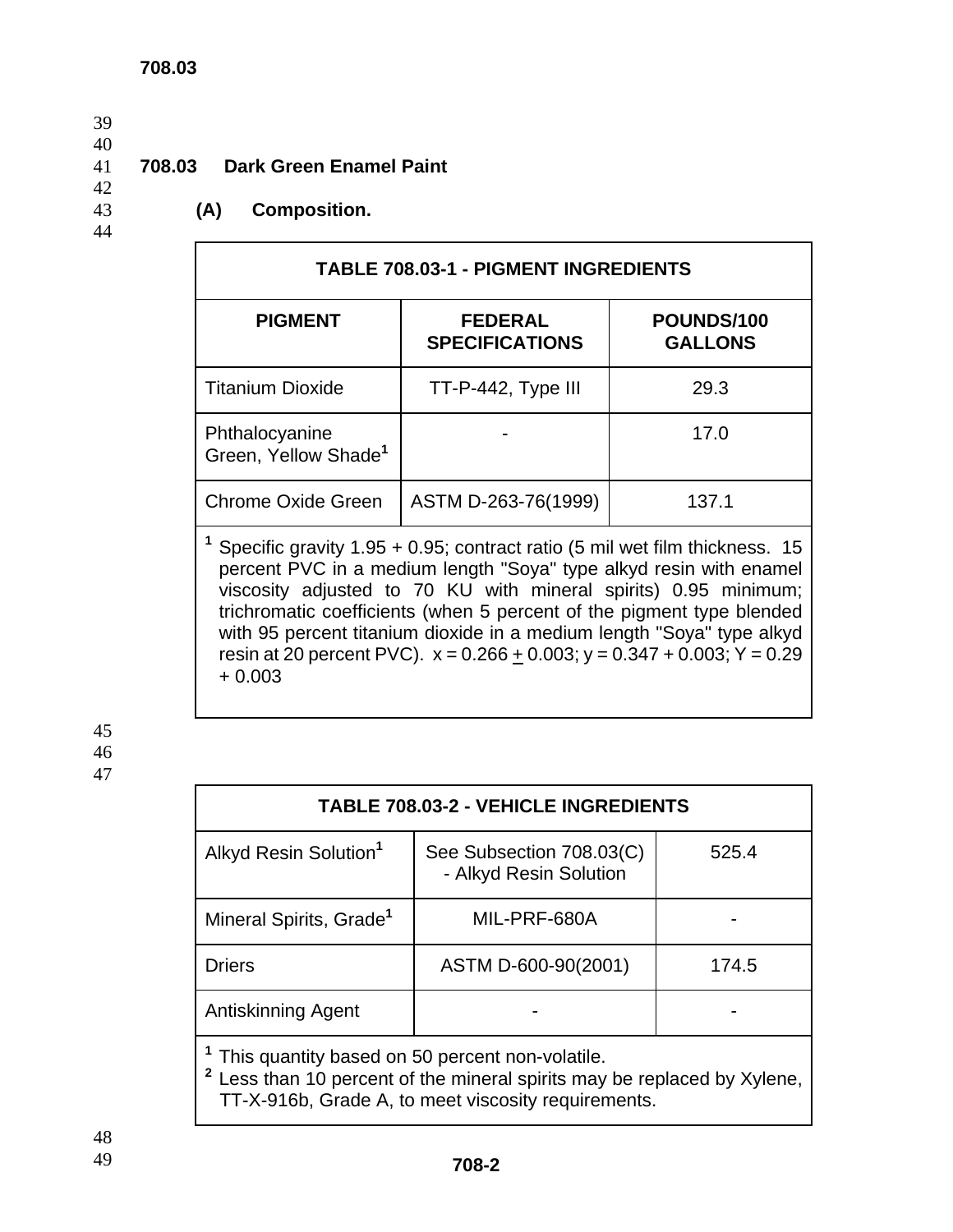## 49 **(B) Characteristics of Finished Paint.**

50

| <b>TABLE 708.03-3 - CHARACTERISTICS OF FINISHED PAINT</b> |                |  |
|-----------------------------------------------------------|----------------|--|
| Weight per gallon in pounds (minimum)                     | 8.8            |  |
| Pigment by weight of paint, percent (minimum)             | 20.8           |  |
| Grind (minimum)                                           | 7.0            |  |
| Viscosity, KU at 77 degrees F.                            | $60 - 70^{3}$  |  |
| Maintain in storage <sup>3</sup>                          |                |  |
| <b>DRYING TIME</b>                                        |                |  |
| Set to touch, hours at 77 degrees F. (maximum)            | $\overline{2}$ |  |
| Set for recoating, hours at 77 degrees F. (maximum)       | 8              |  |
| Volatile; percent by weight (maximum)                     | 49.3           |  |
| Skinning, 3/4-filled sealed container after 48 hours      | <b>None</b>    |  |
| <b>COLOR</b>                                              |                |  |
| Match color chip on file with the Department              |                |  |

51 52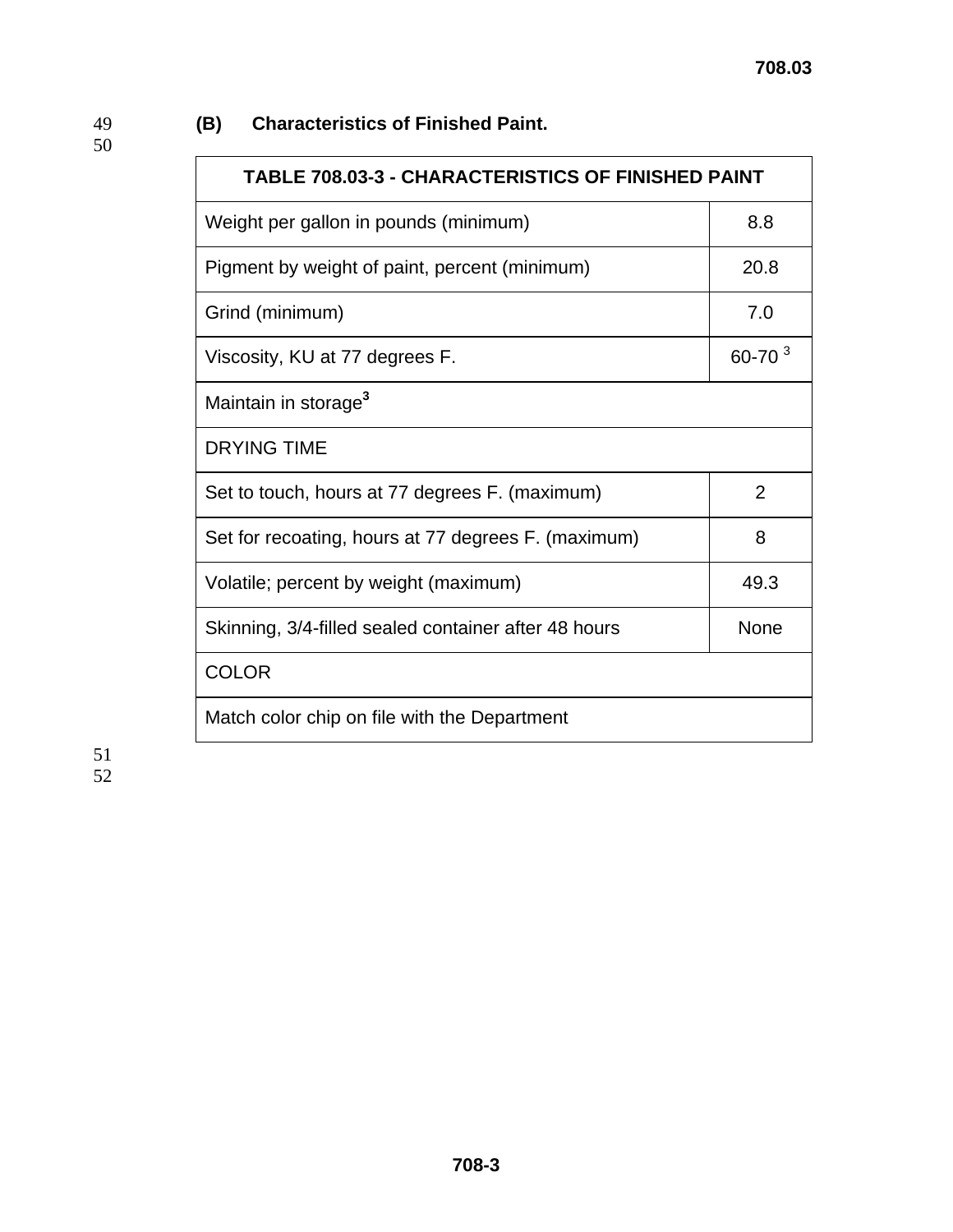52 **(C) Alkyd Resin Solution**. This specification covers an Alkyd Resin 53 Solution having 100 percent content of linseed oil drying alkyd. Alkyd Resin 54 Solution shall be used to formulate synthetic enamels.

| <b>TABLE 708.03-4 - CHARACTERISTICS OF SOLUTION</b>                                                                    |                    |  |
|------------------------------------------------------------------------------------------------------------------------|--------------------|--|
| Non-volatile, percent                                                                                                  | $49 - 51$          |  |
| <b>Viscosity (Gardner Holdt)</b>                                                                                       | $W - Y$            |  |
| Color (Gardner) (maximum)                                                                                              | 10                 |  |
| <b>Non-Volatile Portion</b>                                                                                            |                    |  |
| Phthalic Anhydride, percent                                                                                            | $29 - 34$          |  |
| Oil Acids, percent                                                                                                     | $50 - 57$          |  |
| Refraction index of acids                                                                                              | $1.473 -$<br>1.485 |  |
| <b>Acid Number</b>                                                                                                     | $3 - 14$           |  |
| Iodine number (minimum)                                                                                                | 145                |  |
| Polyhydric Alcohols (Ensure polyols in this resin consist of equal parts<br>by weight of glycerol and pentaerythritol) |                    |  |
| Weight per gallon, pounds                                                                                              | $7.58 - 7.75$      |  |
| Thinner, Pounds per gallon,                                                                                            | $9.1 - 9.3$        |  |
| Compatibility with pigments                                                                                            | excellent          |  |
| Miscibility with Linseed Oil                                                                                           | complete           |  |
| Resin                                                                                                                  | None               |  |
| Phenolic resin modifiers                                                                                               | None               |  |
| Gas Check (Federal Standard 141 with drier)                                                                            | Pass               |  |

56

57 **(D) Dark Green Enamel Paint.** Dark green enamel paint conforming to 58 Federal Specification MPI 51, MPI 47, MPI 48, MPI 49 may be furnished. 59 Color shall match color chip 14062 of Federal Standard 595.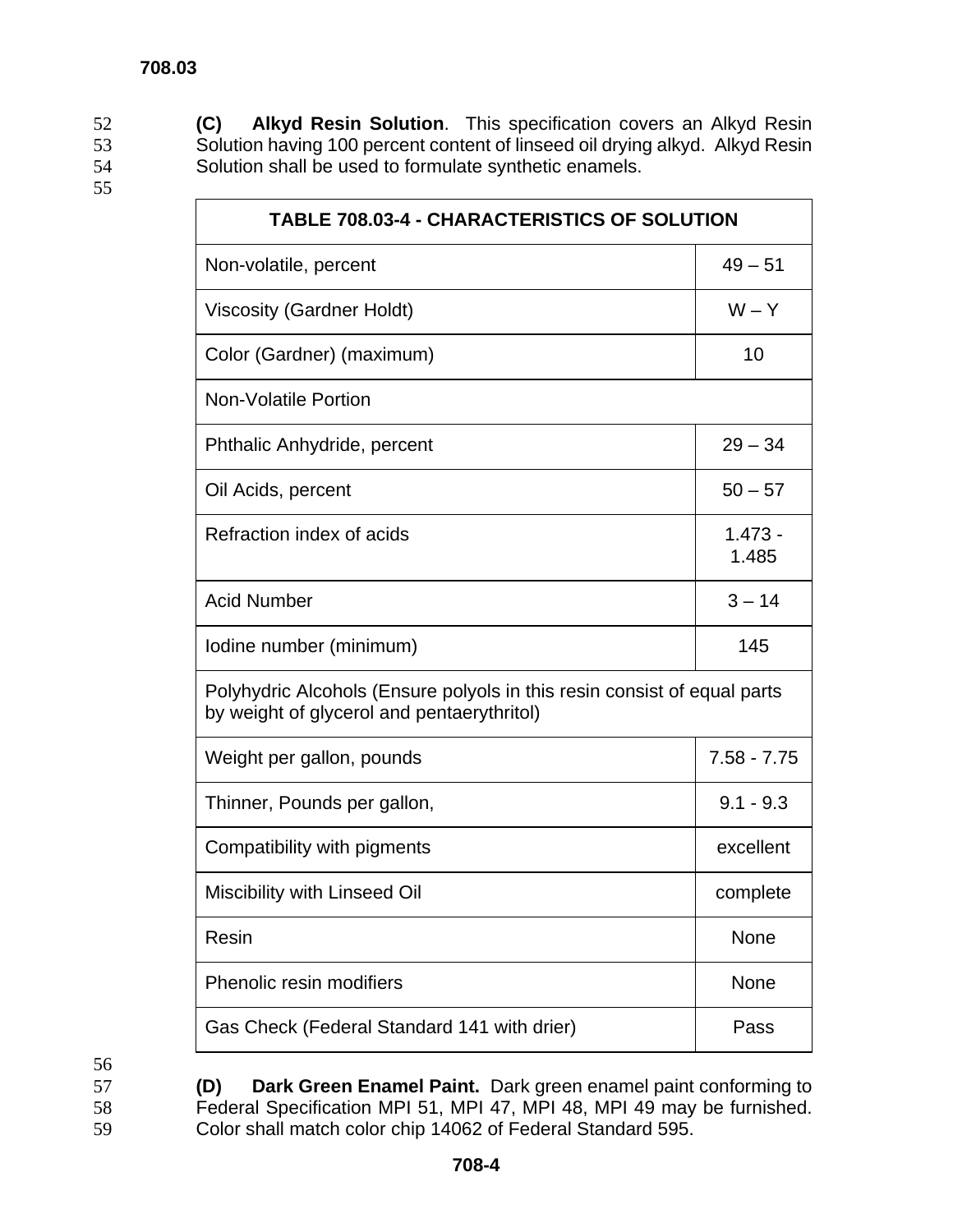**708.04 Paint Thinner.** If thinning alone is required, a petroleum thinner shall be used. Paint thinner shall not be used in paints requiring thinners of high solvency, such as lacquers and vinyl resin products. Paint thinner to thin paints may be used when MIL-PRF-680A (Mineral Spirits) is used in the original formulation. MIL-PRF-680A is equal to "mineral spirits" and "paint thinner" that are sold for general use.

66

| TABLE 708.04-1 - PAINT THINNER                                         |                          |  |  |
|------------------------------------------------------------------------|--------------------------|--|--|
| <b>CHARACTERISTICS</b>                                                 | <b>TYPICAL TESTS</b>     |  |  |
| <b>Color Saybolt</b>                                                   | ±25                      |  |  |
| <b>API Gravity</b>                                                     | 44                       |  |  |
| Flash, TCC, degrees F.                                                 | 110                      |  |  |
| Aniline Paint, degrees F.                                              | 120                      |  |  |
| Kauri Butanol value                                                    | 45                       |  |  |
| Aromatics, percent                                                     | 18                       |  |  |
| <b>Doctor Test</b>                                                     | Negative                 |  |  |
| <b>Corrosion Test</b>                                                  | Negative                 |  |  |
| Distillation, degrees F.<br><b>IBP</b><br>50<br>90<br><b>End Point</b> | 315<br>345<br>365<br>390 |  |  |
| This material shall have no objectionable odor.                        |                          |  |  |

67 68

- 69
- 70
- 71
- 72
- 73